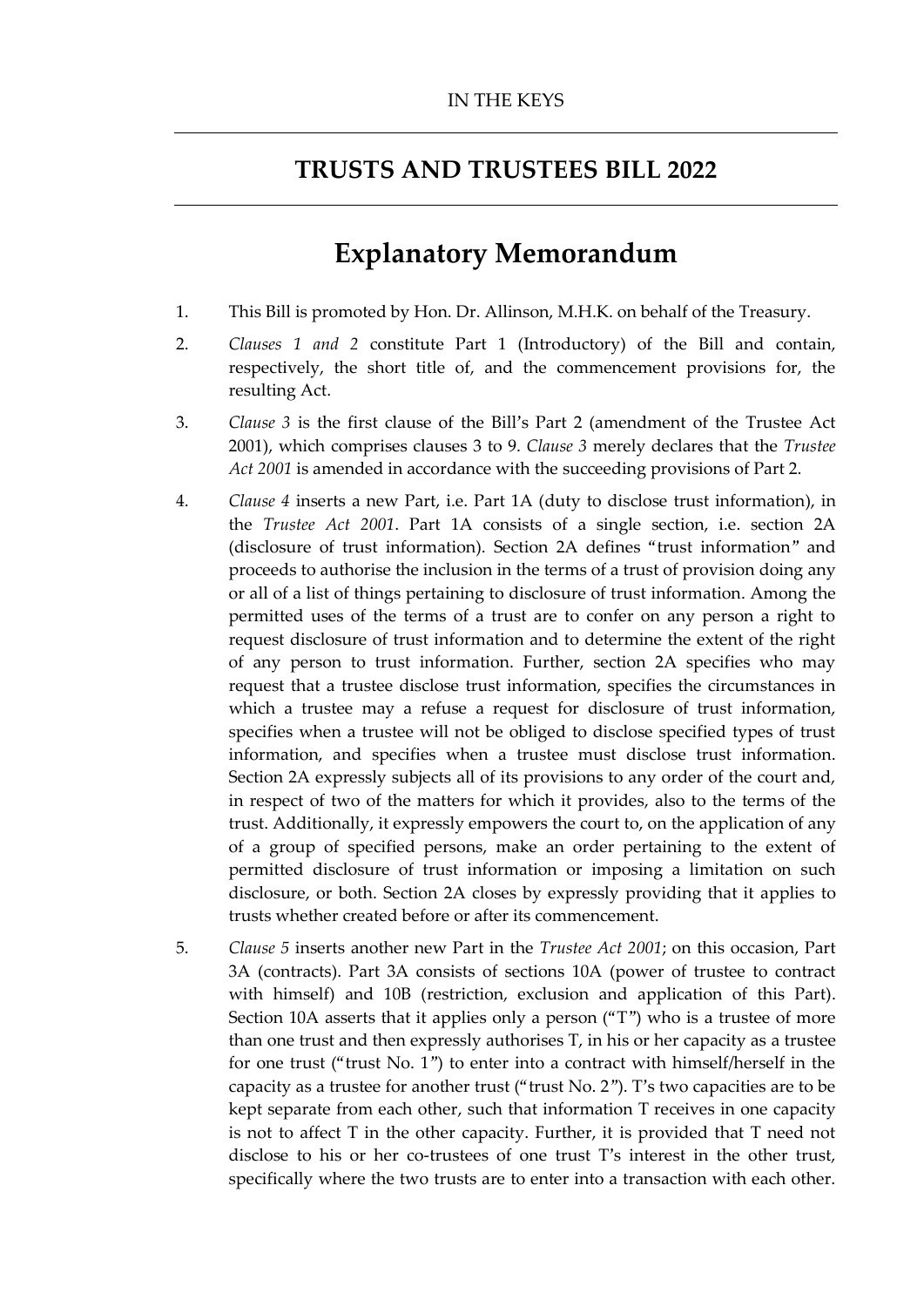Section 10B provides that, in essence, the powers conferred by section 10A supplement powers otherwise conferred on a trustee but are subject to any restriction or exclusion imposed on the trust either statutorily or by the trust instrument. Section 10B closes as did section 2A, i.e. by expressly stating that its provisions and those of section 10A apply to trusts regardless of whether the trusts were created before or after the commencement of the Part which both sections constitute, i.e. Part 3A.

- 6. *Clause 6* inserts in the *Trustee Act 2001* yet another new Part, on this occasion Part 4A (third parties). Part 4A comprises a single section, i.e. section 27A (liability of trustees to third parties). Section 27A insulates a trustee from personal liability to any third party to a transaction or matter in respect of that transaction or matter, provided the third party is aware that the trustee is acting in the capacity of trustee in respect thereof. Accordingly, any claim by the third party can be against only the property of the trust. Importantly, such a claim against trust property is limited to the extent of the trustee's claim against the trust or the trustee's beneficial interest in the trust. However, the insulation of the trustee does not apply where, in respect of the transaction or matter, the trustee is acting or has acted in breach of trust. The section further provides that the trustee is liable personally if the trustee has failed to in writing notify the third party of the fact that he or she is acting as a trustee and the third party is not otherwise aware of that fact. Nevertheless, the trustee will in such a circumstance have a right of indemnity against the trust property in the event of a claim by the third party against the trustee, unless the trustee acted in breach of trust or the right of indemnity has otherwise been excluded. This section does not affect the trustee's liability for breach of either trust or warranty of authority. The section sets out definitions of key terms it uses and, in familiar vein, closes by stating that its provisions apply to trusts regardless of whether they were created before or after the section commences. On this occasion, however, the application of the section is limited to transactions or matters that take place after the commencement of the section.
- 7. *Clause 7* inserts in the *Trustee Act 2001* a new section, i.e. section 37A (validation of appointments where objects are excluded or take illusory shares). Section 37A sets out grounds on which it is impermissible to regard as invalid an appointment made in exercise of any power to appoint property among two or more objects of that power. The section also specifies a circumstance in which such an appointment *is* valid despite the happening of a specified event. However, the section stipulates that it does not affect any provision in the instrument creating a power which makes a declaration of a specified type. The section closes by asserting that it applies to appointments made before, on, or after it comes into operation.
- 8. *Clause 8* amends section 39(1) (interpretation) of the *Trustee Act 2001* by inserting a definition of "protector".
- 9. *Clause 9* amends Schedule 1 to the *Trustee Act 2001* by inserting two new paragraphs, i.e. paragraphs 2A and 2B, which make provision in respect of contracts and third parties, respectively.

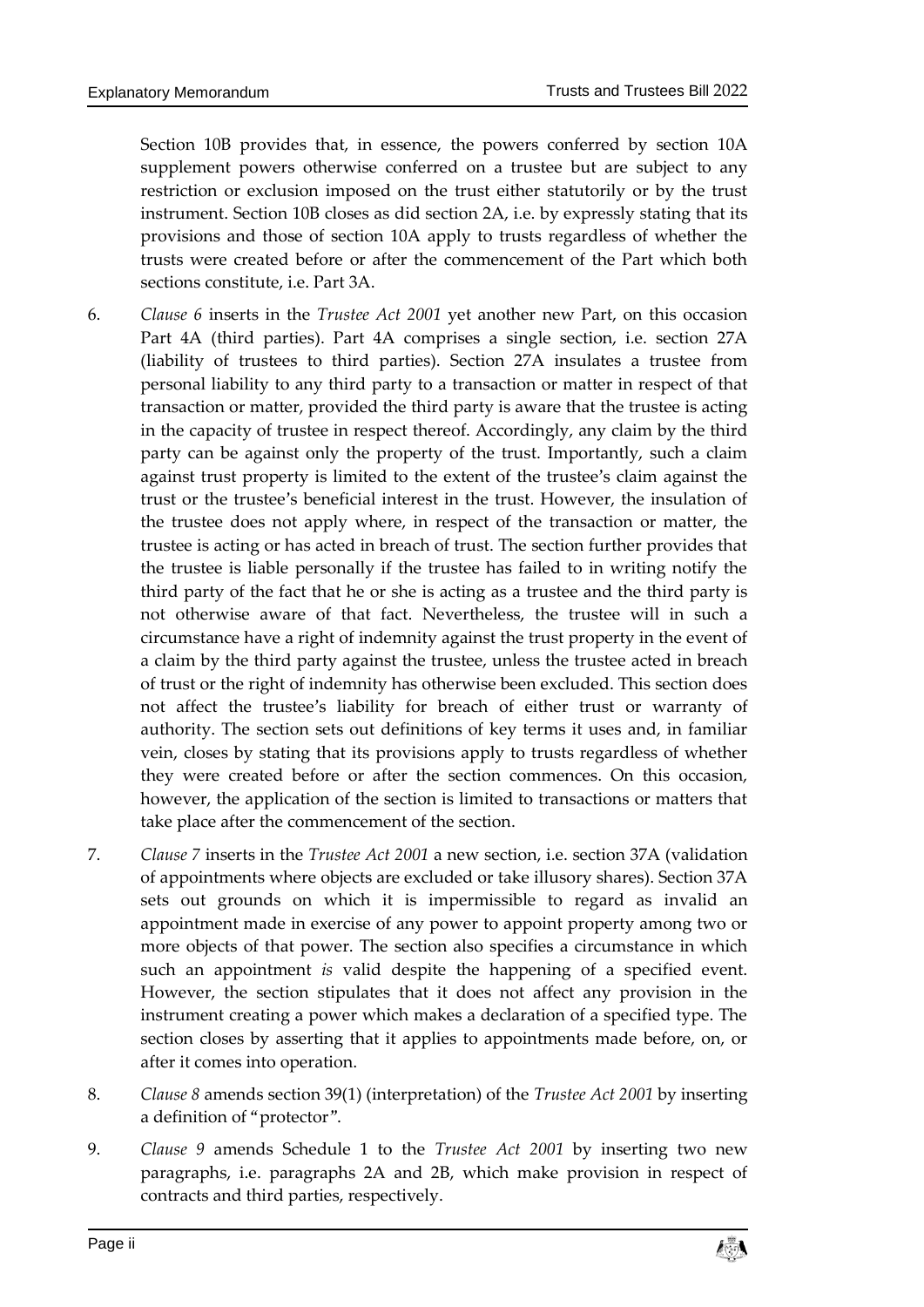- 10. *Clause 10* is the first clause of the Bill's Part 3 (amendment of the Trustee Act 1961), which comprises clauses 10 to 13. *Clause 10* merely declares that the *Trustee Act 1961* is amended in accordance with the succeeding provisions of Part 3.
- 11. *Clause 11* amends section 55(1) of the *Trustee Act 1961* by substituting a phrase.
- 12. *Clause 12* inserts in the *Trustee Act 1961* a new section, i.e. section 55A (power to declare exercise of power voidable). The section applies to the exercise of power by a trustee over or in respect of a trust or any transaction affecting trust property and empowers the court to declare a transfer void or voidable (in either case, in specified circumstances). Crucially, nothing the section provides for affects the court's power to set aside a transaction on the grounds of mistake. The section closes by specifying the scope of its application.
- 13. *Clause 13* amends section 61 of the *Trustee Act 1961* by omitting reference to a "direction" each time it appears alongside "advice".
- 14. *Clause 14* is the first clause of the Bill's final Part, i.e. Part 4 (other amendments), which comprises clauses 14 and 15. *Clause 14* amends the *Limitation Act 1984* by omitting "and (2)" from its section 18(1) and substituting section 21. The new section 21 (time limit for actions in respect of trust property) specifies types of action brought against a trustee to which no limitation period prescribed by the *Limitation Act 1984* shall apply. Where the exclusion of such a limitation period does not apply, a limitation period of 3 years is imposed in specified circumstances and the manner in which that period is to be calculated is specified. Provision is made for delaying the commencement of the running of time in respect of the limitation period where the beneficiary in question is a minor. Additional detailed provision is made in respect of limitation periods in other specified scenarios. *Clause 14* closes by omitting "and (2)" from section 22 of the *Limitation Act 1984*.
- 15. *Clause 15* amends the *Apportionment Act 1982* by inserting a new section, i.e. section 2A (new trusts). Section 2A specifies the circumstances in which a "new trust" is created and also specifies a particular type of trust that it includes. Further, it limits entitlement to income under a "new trust" to income as it arises and, consequently, proclaims that section 1 of the *Apportionment Act 1982* does not apply in relation to a "new trust". Crucially, section 2A declares inapplicable to a "new trust" three established rules of trust law each of which is named after the court case in which it was established. However, the trustees of a "new trust" are given the power to sell property which they would have otherwise been under a duty to sell. That duty to sell would have been imposed because the first part of one of the rules declared inapplicable, i.e. the rule in *Howe v Earl of Dartmouth 1802*, would (had it applied) have excused the trustees from the duty to sell the property. Due to the disapplication of the rule, the trustees would not have been so excused and *would* therefore have been under the duty to sell *were it not for section 2A(4)* (the effect of which is that what would otherwise have been a duty, i.e. **an obligation**, to sell is now a mere power to sell, i.e. **a choice** whether to sell or not).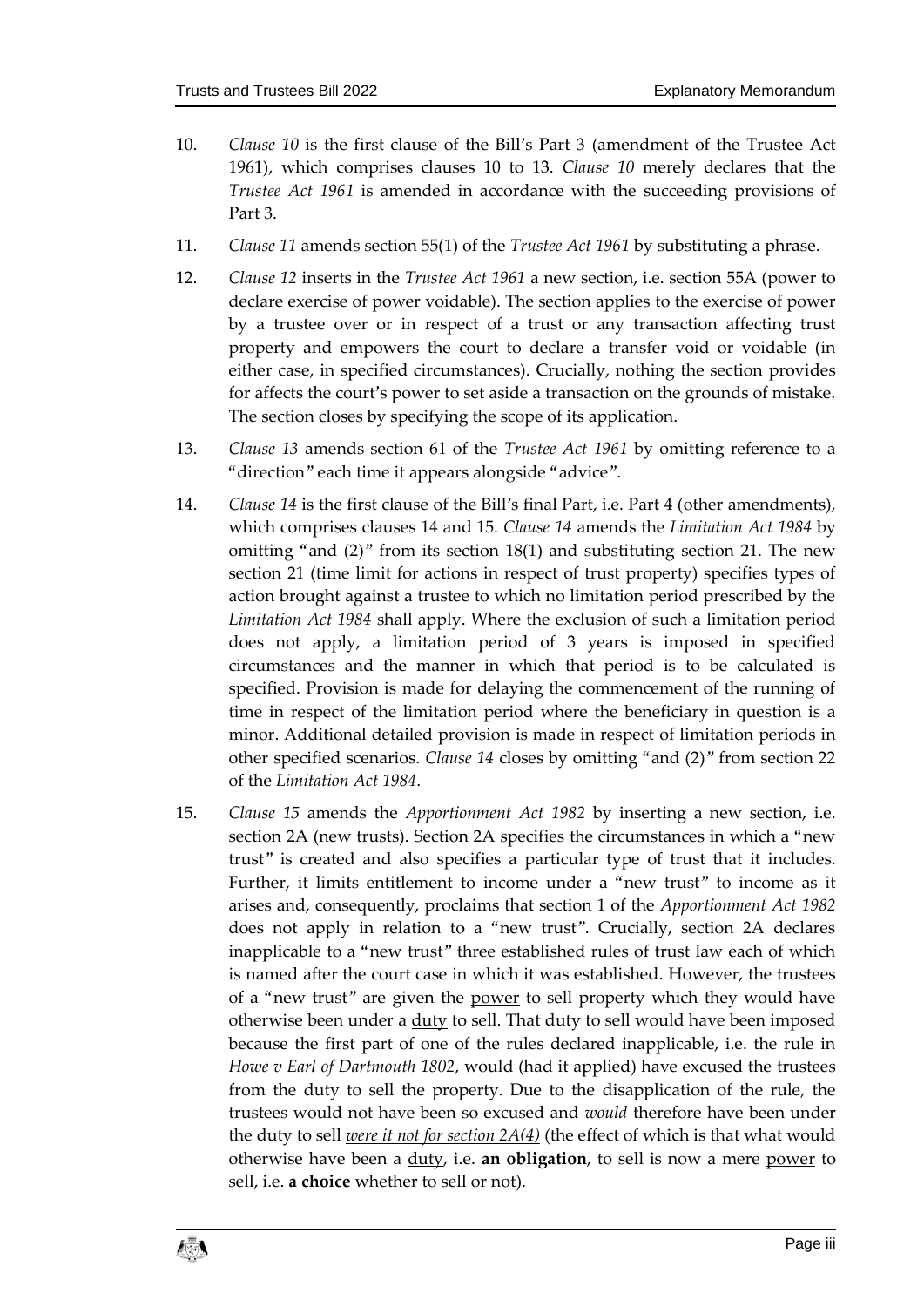- 16. The resulting Act is not expected to have any financial or human resource implications.
- 17. In the opinion of the member moving the Bill, the Bill's provisions are compatible with the Convention rights within the meaning of the *Human Rights Act 2001*.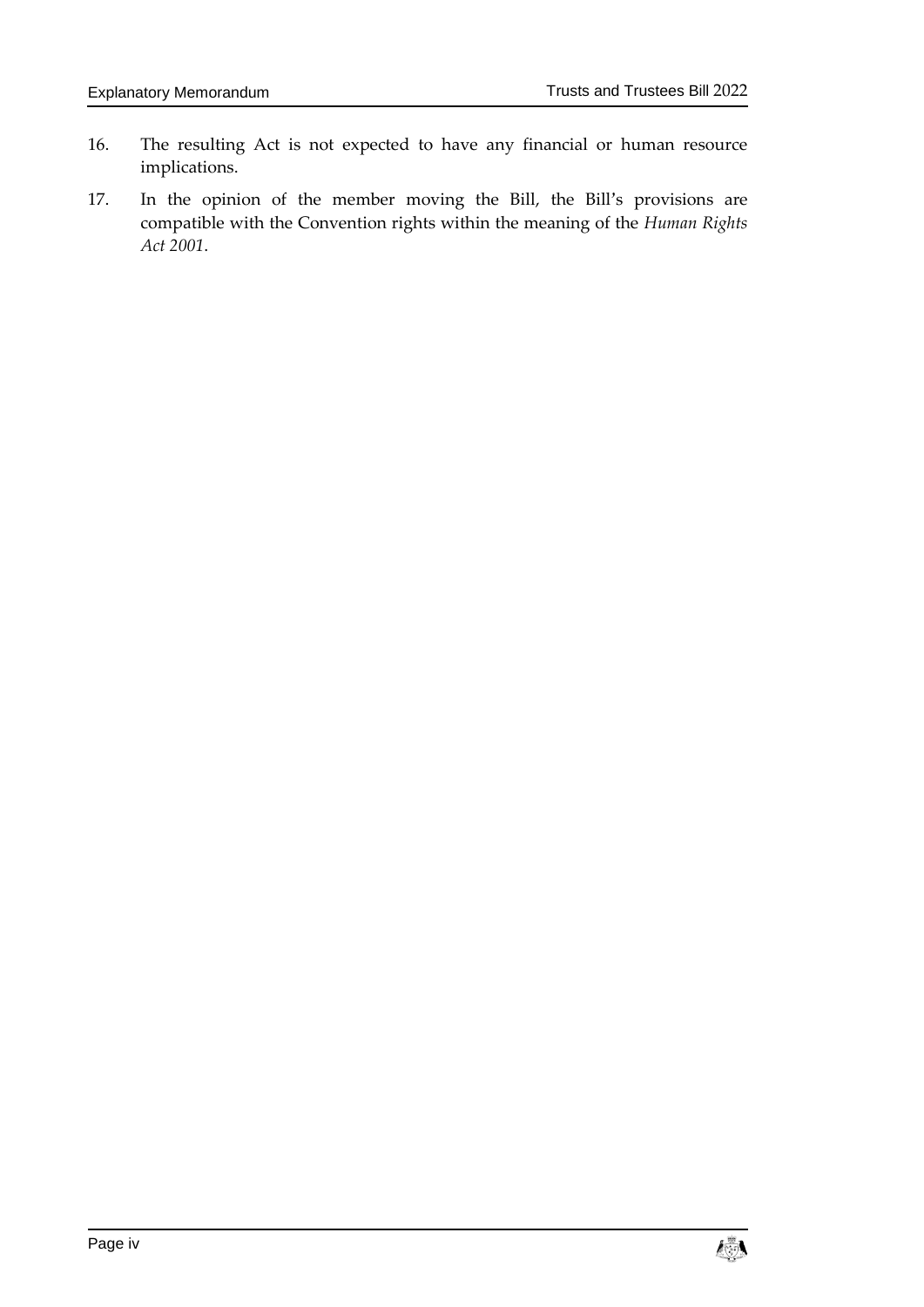

## TRUSTS AND TRUSTEES BILL 2022

# Index

|              | <b>Section</b><br>Page                                                                                   |                |  |  |  |
|--------------|----------------------------------------------------------------------------------------------------------|----------------|--|--|--|
|              | <b>PART 1 - INTRODUCTORY</b>                                                                             | 7              |  |  |  |
| $\mathbf{1}$ |                                                                                                          |                |  |  |  |
| 2            |                                                                                                          |                |  |  |  |
|              | <b>PART 2 - AMENDMENT OF THE TRUSTEE ACT 2001</b><br><u> 1989 - Johann Barbara, martin eta politikar</u> | 7              |  |  |  |
| 3            |                                                                                                          | $\overline{7}$ |  |  |  |
| 4            |                                                                                                          |                |  |  |  |
| 5            |                                                                                                          |                |  |  |  |
| 6            |                                                                                                          |                |  |  |  |
| 7            |                                                                                                          |                |  |  |  |
| 8            |                                                                                                          |                |  |  |  |
| 9            |                                                                                                          |                |  |  |  |
|              | PART 3 – AMENDMENT OF THE TRUSTEE ACT 1961                                                               | 12             |  |  |  |
| 10           |                                                                                                          |                |  |  |  |
| 11           |                                                                                                          |                |  |  |  |
| 12           |                                                                                                          |                |  |  |  |
| 13           |                                                                                                          |                |  |  |  |
|              | <b>PART 4 - OTHER AMENDMENTS</b>                                                                         | 14             |  |  |  |
| 14           |                                                                                                          |                |  |  |  |
| 15           |                                                                                                          |                |  |  |  |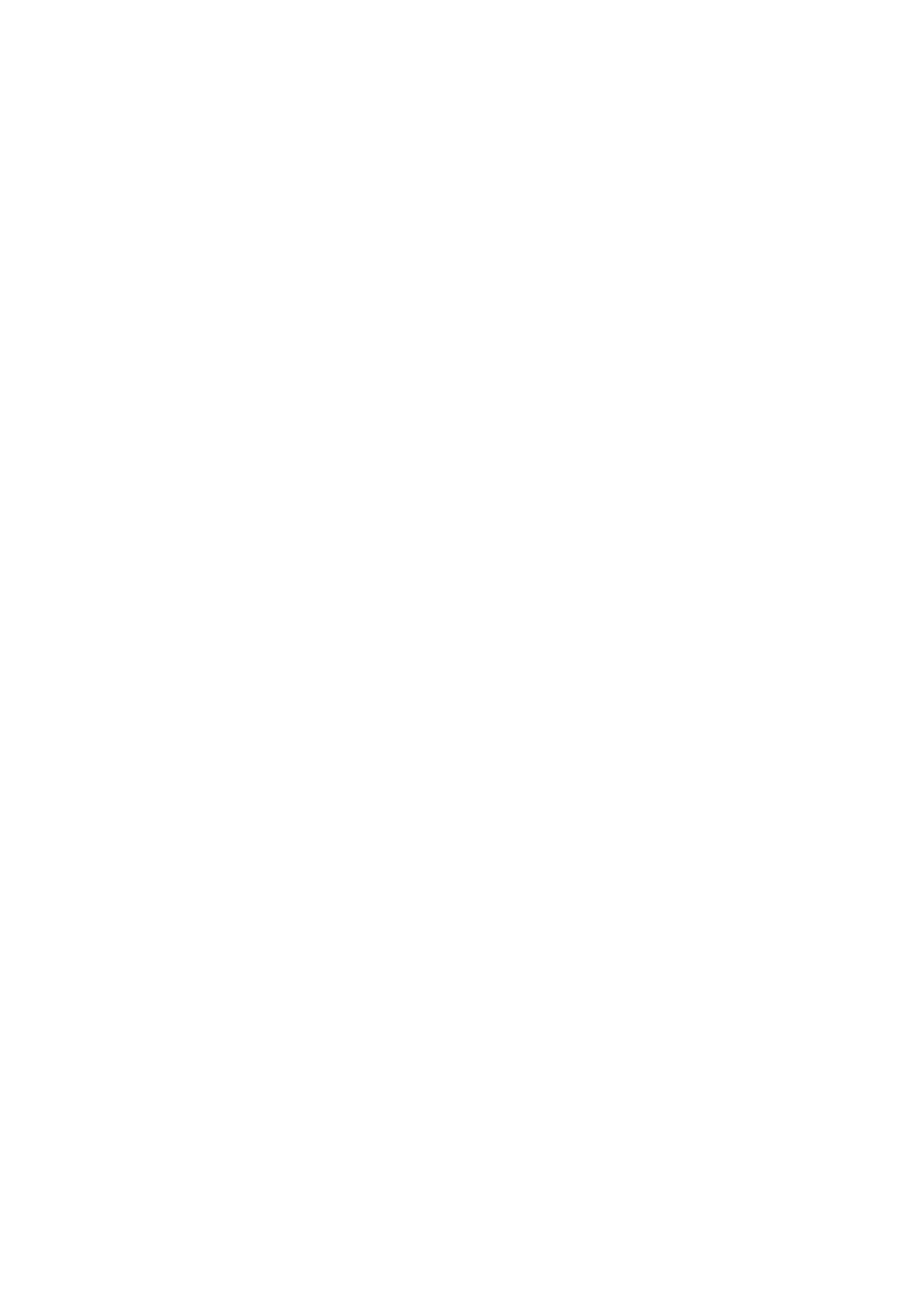

## **TRUSTS AND TRUSTEES BILL 2022**

**A BILL** to amend the Trustee Act 2001 in respect of trustees' duties, powers and

liabilities, to amend the Trustee Act 1961 in respect of trustees' powers and the

powers of the court, to amend the Limitation Act 1984 in respect of actions

against trust property and to amend the Apportionment Act 1982 in respect of

entitlement to income arising under a trust; and for connected purposes.

**BE IT ENACTED** by the Queen's Most Excellent Majesty, by and with the advice and consent of the Council and Keys in Tynwald assembled, and by the authority of the same, as follows:—

<span id="page-6-2"></span><span id="page-6-1"></span><span id="page-6-0"></span>

| 6                                  |                | <b>PART 1-INTRODUCTORY</b>                                                                                                                                                                                                                                                        |  |  |  |  |  |
|------------------------------------|----------------|-----------------------------------------------------------------------------------------------------------------------------------------------------------------------------------------------------------------------------------------------------------------------------------|--|--|--|--|--|
| $\overline{7}$                     | 1              | <b>Short title</b>                                                                                                                                                                                                                                                                |  |  |  |  |  |
| $\overline{8}$                     |                | The short title of this Act is the Trusts and Trustees Act 2022.                                                                                                                                                                                                                  |  |  |  |  |  |
| 9                                  | $\overline{2}$ | Commencement                                                                                                                                                                                                                                                                      |  |  |  |  |  |
| $\frac{10}{11}$<br>$\frac{11}{12}$ |                | (1)<br>This Act comes into operation on such day or days as the Treasury may<br>by order appoint and different days may be appointed for different<br>provisions and for different purposes.                                                                                      |  |  |  |  |  |
| $\overline{13}$                    |                | Tynwald procedure – laying only.                                                                                                                                                                                                                                                  |  |  |  |  |  |
| $\frac{14}{15}$ $\frac{16}{17}$    |                | An order under subsection (1) may include such consequential,<br>(2)<br>incidental, supplemental, transitional, transitory or saving provisions as<br>the Treasury considers necessary or expedient in connection with the<br>coming into operation of any provision of this Act. |  |  |  |  |  |
| 18                                 |                | <b>PART 2 – AMENDMENT OF THE TRUSTEE ACT 2001</b>                                                                                                                                                                                                                                 |  |  |  |  |  |
| 19                                 | 3              | General                                                                                                                                                                                                                                                                           |  |  |  |  |  |

<span id="page-6-4"></span><span id="page-6-3"></span>The Trustee Act 2001 is amended in accordance with this Part.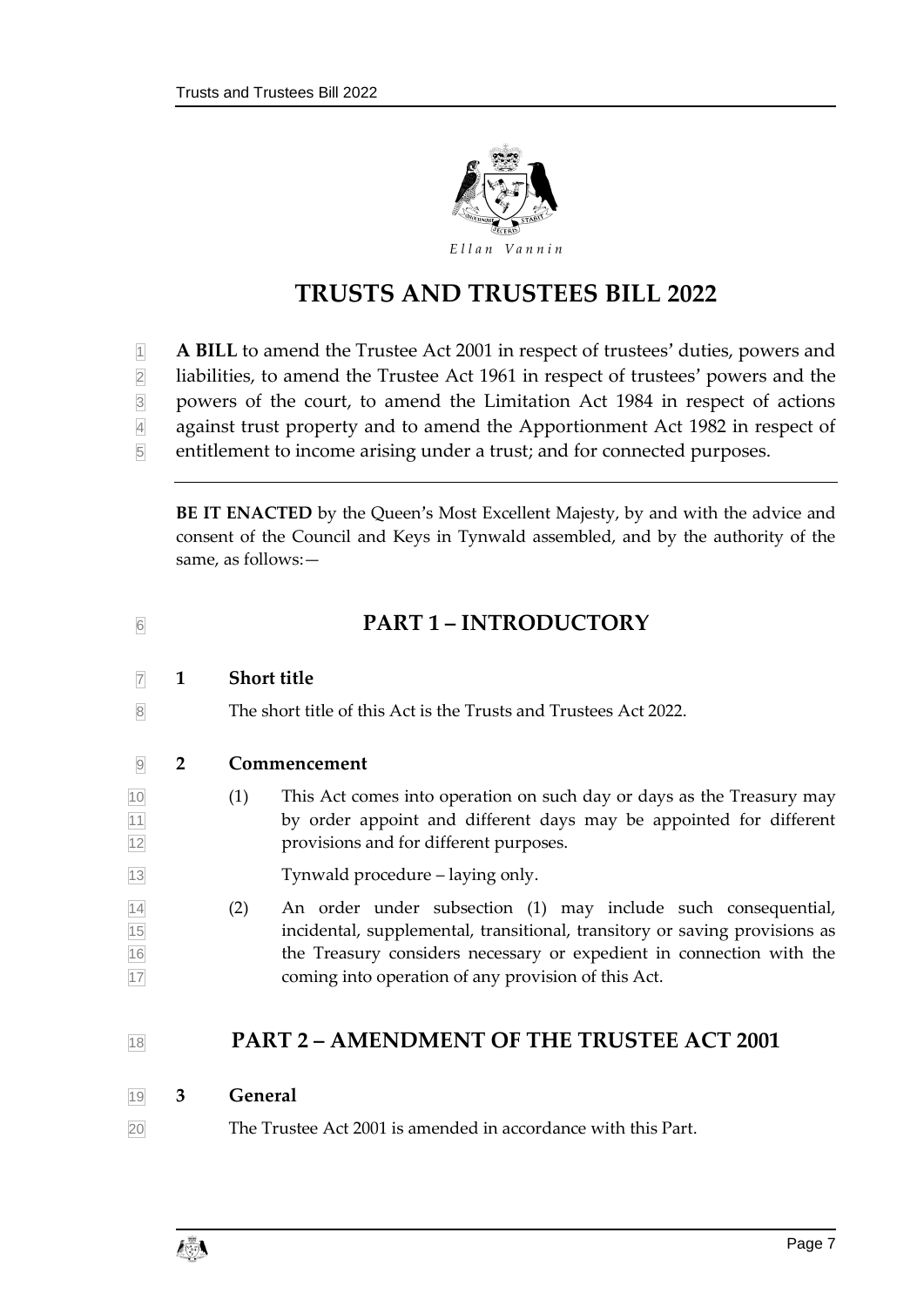#### <span id="page-7-0"></span>**4 Insertion of new Part 1A**

After Part 1 (the duty of care), insert—

### **"PART 1A – DUTY TO DISCLOSE TRUST INFORMATION**

#### **2A Disclosure of trust information**

- (1) "Trust information" is information or a document relating to a trust including that relating to the accounts of the trust.
- $\sqrt{7}$  (2) The terms of a trust may  $-$
- $\boxed{8}$  (a) confer on any person a right to request the disclosure of trust information;
- (b) restrict the right of any person to request the disclosure of 11 trust information;
- $\vert$  (c) determine the extent of the right of any person to trust information;
- $\begin{cases} (d) \quad \text{impose a duty upon a trusted to disclose trust information} \end{cases}$ to any person.

This is subject to any order of the court.

- $\boxed{17}$  (3) The following may request disclosure of trust information by a trustee —
- $\begin{bmatrix} 19 \\ 19 \end{bmatrix}$  (a) a beneficiary of the trust which is not a charitable trust;
- (b) a charity which is referred to by name as a beneficiary of 21 the trust;
- (c) a protector.

This is subject to the terms of the trust and any order of the court.

 $\boxed{24}$  (4) A trustee may refuse a request referred to in subsection (3) where he is satisfied that it is in the interests of one or more specific beneficiaries, or the beneficiaries as a whole, to do so.

This is subject to any order of the court.

- $\boxed{28}$  (5) A trustee shall not be required to disclose trust information in respect of —
- (a) his deliberations in respect of any power, discretion or duty he has;
- $\vert$  (b) the reasons for any decision of his in respect of the exercise or non-exercise of any such power, discretion or duty;
- $\vert$  (c) some other beneficiary or potential beneficiary of the trust where requested to do so by another beneficiary of that trust.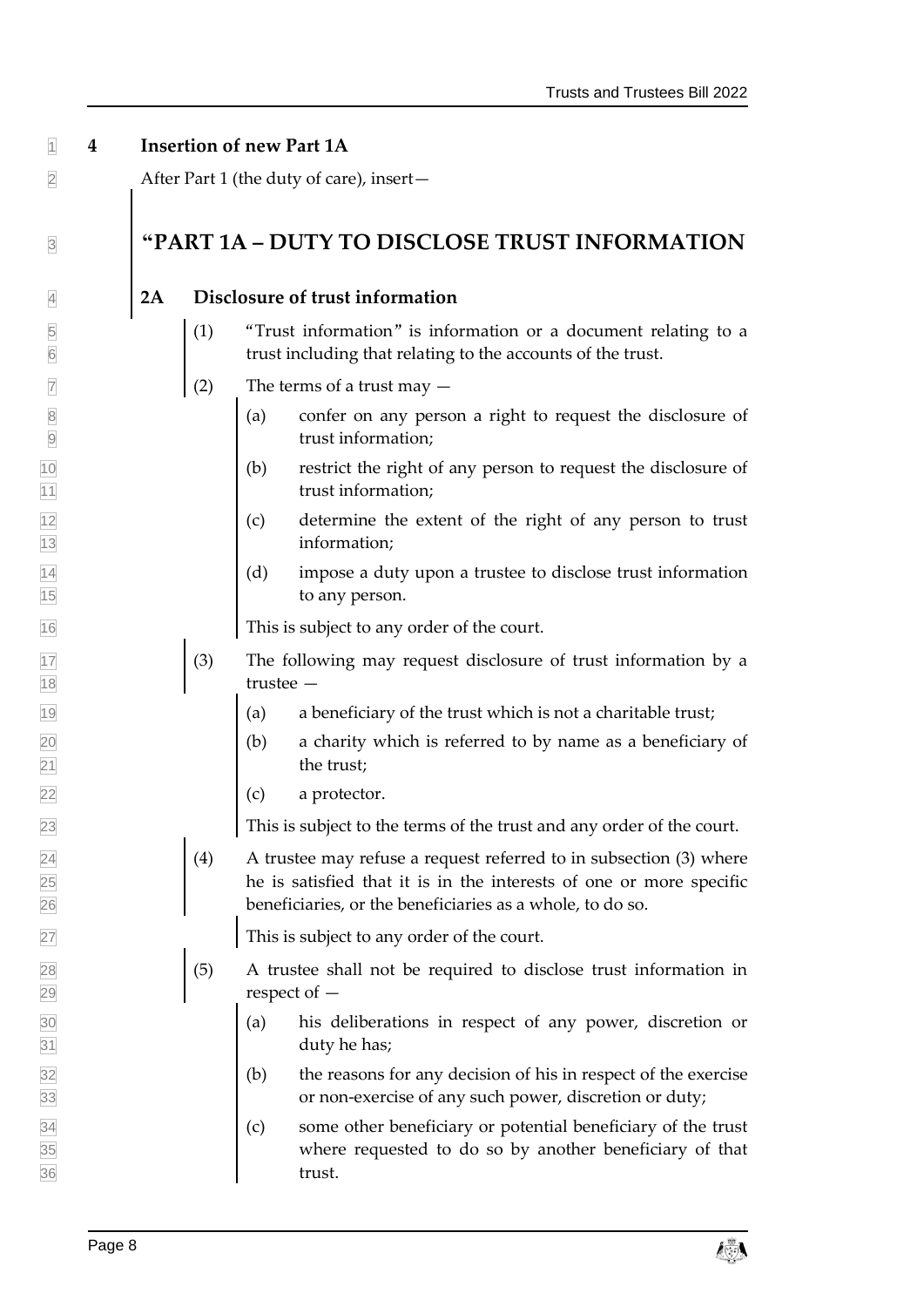<span id="page-8-0"></span>

| $\overline{1}$                         |   |            |     | This is subject to the terms of the trust and any order of the court.                                                                                                                                                                            |
|----------------------------------------|---|------------|-----|--------------------------------------------------------------------------------------------------------------------------------------------------------------------------------------------------------------------------------------------------|
| $\overline{2}$<br>$\overline{3}$       |   |            | (6) | Despite the terms of a trust, the court may upon the application of<br>P make such order as it sees fit determining -                                                                                                                            |
| $\overline{4}$<br>5<br>$6\overline{6}$ |   |            |     | generally or in a particular circumstance, the extent to<br>(a)<br>which any person may request and receive trust<br>information;                                                                                                                |
| $\overline{7}$<br>$\boxed{8}$          |   |            |     | (b)<br>whether any limitation on disclosure imposed by the terms<br>of the trust is reasonable in all the circumstances.                                                                                                                         |
| $\overline{9}$<br>10<br>11             |   |            | (7) | Despite the above, a trustee must disclose trust information to a<br>person having a supervisory, regulatory or enforcement function<br>for the purposes of that function.                                                                       |
| 12                                     |   |            |     | This is subject to any order of the court.                                                                                                                                                                                                       |
| 13                                     |   |            | (8) | $P$ means $-$                                                                                                                                                                                                                                    |
| 14                                     |   |            |     | a trustee of the trust,<br>(a)                                                                                                                                                                                                                   |
| 15                                     |   |            |     | (b) a beneficiary of the trust,                                                                                                                                                                                                                  |
| 16                                     |   |            |     | a protector, and<br>(c)                                                                                                                                                                                                                          |
| $17$                                   |   |            |     | (d)<br>with leave of the court, any other person.                                                                                                                                                                                                |
| 18<br>19                               |   |            | (9) | This section applies to trusts whether created before or after its<br>commencement."                                                                                                                                                             |
|                                        |   |            |     |                                                                                                                                                                                                                                                  |
| 20                                     | 5 |            |     | <b>Insertion of new Part 3A</b>                                                                                                                                                                                                                  |
| 21                                     |   |            |     | After Part 3 (acquisition of land), insert -                                                                                                                                                                                                     |
| 22                                     |   |            |     | "PART 3A - CONTRACTS                                                                                                                                                                                                                             |
| 23                                     |   | <b>10A</b> |     | Power of trustee to contract with himself                                                                                                                                                                                                        |
| $\overline{24}$<br>25                  |   |            | (1) | This Part applies where a person $(T)$ is a trustee of more than one<br>trust.                                                                                                                                                                   |
| 26<br>27<br>28                         |   |            | (2) | Despite any enactment or rule of law to the contrary, T may in the<br>capacity of trustee of one trust enter into a contract with himself<br>in his capacity as trustee of another trust.                                                        |
| 29<br>$\overline{30}$<br>31<br>32      |   |            | (3) | T, as trustee of a trust ("trust No.1") shall not be affected by notice<br>of any instrument, matter, fact or thing in relation to another trust<br>(trust No.2) where he has obtained notice of it in his capacity as<br>trustee of trust No.2. |
| 33                                     |   |            | (4) | Despite any enactment or rule of law to the contrary, where $-$                                                                                                                                                                                  |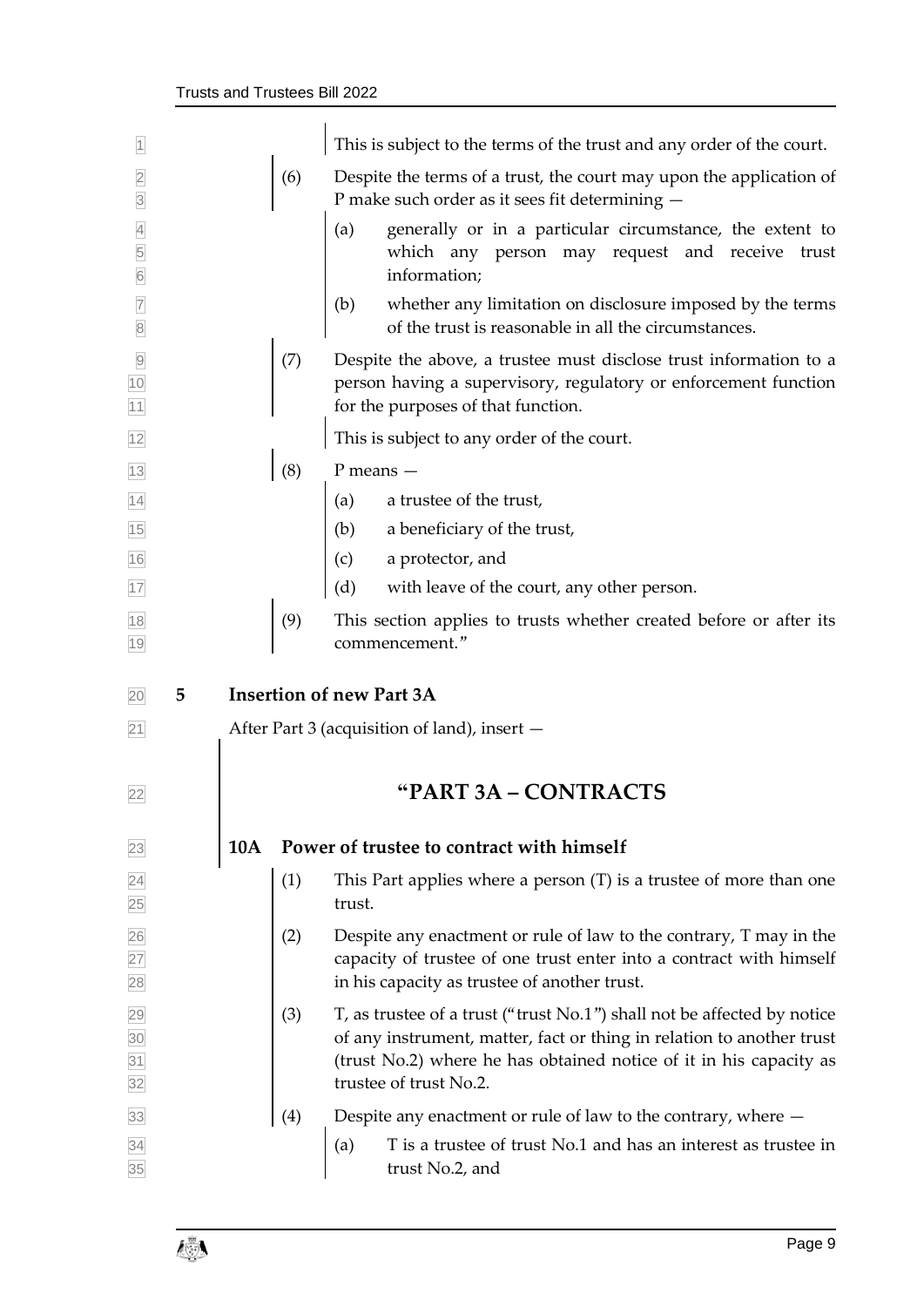$\vert$  (b) a transaction in relation to trust No.1 is to be entered into **2** with a trustee of trust No.2,

3 T need not, but may disclose to his co-trustee of trust No.1 any 4 interest which T has as trustee of trust No.2.

### 5 **10B Restriction, exclusion and application of this Part**

- $\boxed{6}$  (1) The powers conferred by this Part are  $-$
- $\sqrt{a}$  in addition to powers conferred on a trustee otherwise 8 **8** than by this Part, but
- 9 (b) subject to any restriction or exclusion imposed by the trust 10 instrument or by any statutory provision.
- 11 (2) This Part applies to trusts whether created before or after its 12 commencement."

<span id="page-9-0"></span>13 **6 Insertion of new Part 4A**

14 After Part 4 (agents, nominees and custodians), insert —

## <sup>15</sup> **"PART 4A – THIRD PARTIES**

### 16 **27A Liability of trustees to third parties**

- $\boxed{17}$  (1) This section applies where a trustee is a party to a transaction or 18 other matter affecting the trust which involves a third party.
- $\vert$  (2) If the trustee informs a third party to the transaction or matter, or 20 120 the third party is otherwise aware, that the trustee is acting as a 21 trustee —
- 22 (a) the trustee is not personally liable in respect of the 23 transaction or matter, and
- $\boxed{24}$  (b) any claim by the third party in respect of the transaction 25 or matter must be made against the trustee as trustee of 26 the trust and extends only to the property of the trust.
- $\boxed{27}$  (3) Nothing in subsection (2) entitles a third party to have a claim 28 **against trust property other than to the extent that the trustee has** 29 a claim against the trust or has a beneficial interest in the trust.
- 30 (4) Subsection (2) does not apply in respect of any transaction or 31 matter in which the trustee acts in breach of trust.
- $\frac{32}{32}$  (5) If the trustee does not inform a third party to the transaction or 33 matter in writing, and the third party is otherwise unaware, that  $\frac{1}{34}$  the trustee is acting as a trustee  $-$
- $\begin{cases} (a) \quad \text{the true is personally liable to the third party in respect} \end{cases}$ 36 of the transaction or matter, and

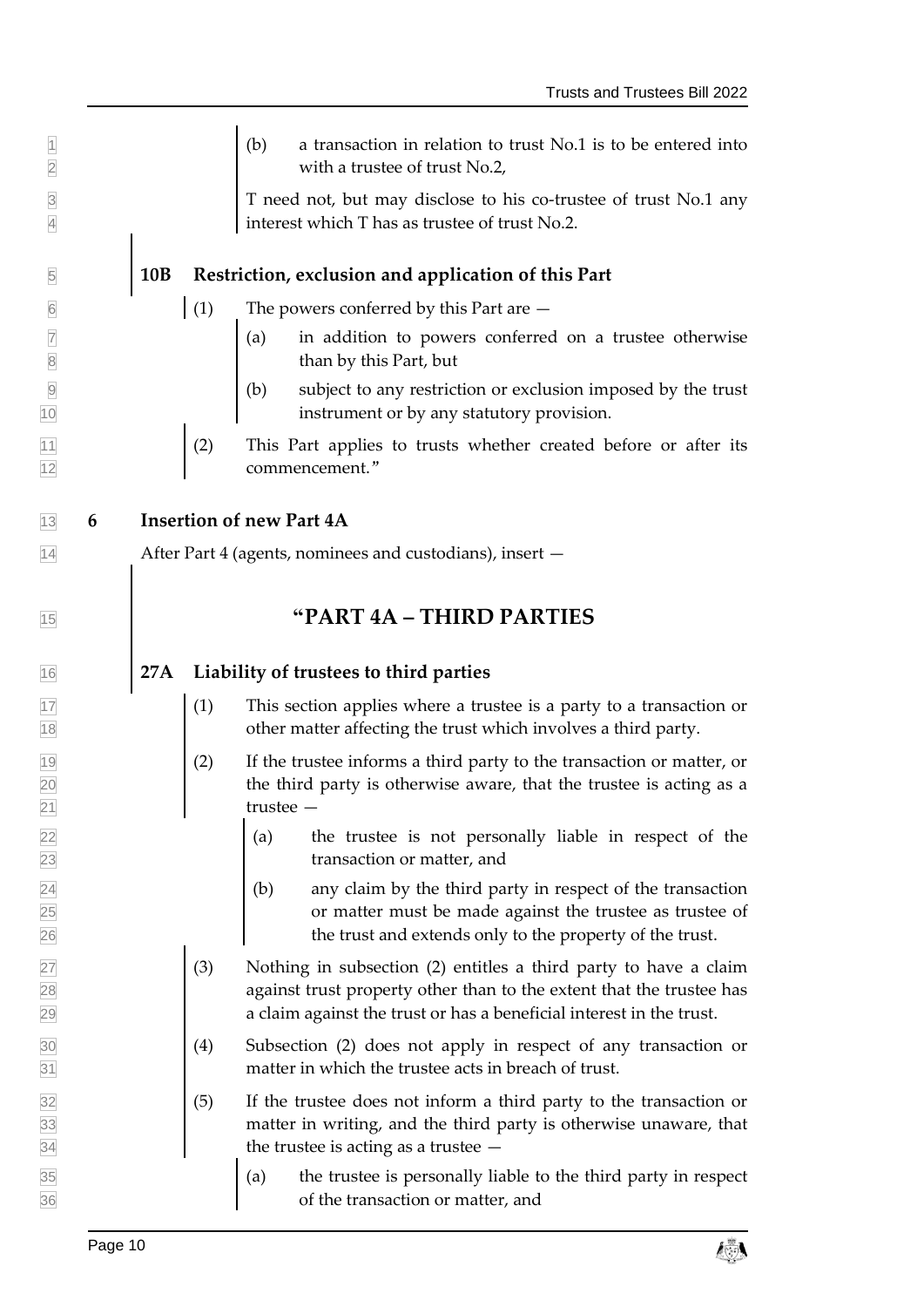<span id="page-10-0"></span>

| $\overline{1}$<br>$\overline{2}$<br>$\overline{3}$ |                                                                                       |     | (b)<br>the trustee has a right of indemnity against the property of<br>the trust in any claim by the third party against the trustee<br>personally in respect of the transaction or matter, unless -                                                                                                    |  |
|----------------------------------------------------|---------------------------------------------------------------------------------------|-----|---------------------------------------------------------------------------------------------------------------------------------------------------------------------------------------------------------------------------------------------------------------------------------------------------------|--|
| $\overline{4}$                                     |                                                                                       |     | the trustee has acted in breach of trust, or<br>(i)                                                                                                                                                                                                                                                     |  |
| $\overline{5}$                                     |                                                                                       |     | the right of indemnity has been otherwise excluded.<br>(ii)                                                                                                                                                                                                                                             |  |
| $\boxed{6}$                                        |                                                                                       | (6) | Nothing in this section affects -                                                                                                                                                                                                                                                                       |  |
| $\frac{7}{8}$                                      |                                                                                       |     | a trustee's liability for breach of trust or any claim for<br>(a)<br>breach of warranty of authority, or                                                                                                                                                                                                |  |
| $\overline{9}$<br>10                               |                                                                                       |     | a trustee's duty under any statutory provision to disclose<br>(b)<br>that the trustee acts as a trustee.                                                                                                                                                                                                |  |
| $\frac{11}{12}$ $\frac{12}{13}$ $\frac{14}{15}$    |                                                                                       | (7) | In this section, "matter affecting the trust" includes court<br>proceedings properly brought or defended by a trustee when<br>acting on behalf of the trust and references to a claim or liability in<br>relation to such a matter include liability for any costs connected<br>with those proceedings. |  |
| $\frac{16}{17}$<br>$\frac{17}{18}$<br>19           |                                                                                       | (8) | "Third party" includes a settlor, beneficiary, enforcer (within the<br>meaning given in section $1(1)(d)$ of the <i>Purpose Trusts Act</i> 1996) or<br>protector where such a person does not contract with the trustee<br>in such a capacity.                                                          |  |
| 20<br>$\overline{21}$<br>22<br>23                  |                                                                                       | (9) | This section applies to trusts whether created before or after its<br>commencement but only in respect of transactions or matters<br>referred to in subsection (1) taking place on or after its<br>commencement."                                                                                       |  |
| 7<br>24                                            |                                                                                       |     | Insertion of new section 37A                                                                                                                                                                                                                                                                            |  |
| 25                                                 |                                                                                       |     | After section 37 (authorised unit trusts), insert –                                                                                                                                                                                                                                                     |  |
| 26<br>27                                           | "37A Validation of appointments where objects are excluded or take<br>illusory shares |     |                                                                                                                                                                                                                                                                                                         |  |
| 28<br>29<br>30                                     |                                                                                       | (1) | No appointment made in exercise of any power to appoint any<br>property among two or more objects of that power shall be<br>invalid on the ground that -                                                                                                                                                |  |
| 31<br>32                                           |                                                                                       |     | an unsubstantial, illusory or nominal share only is<br>(a)<br>appointed to any one or more of the objects of the power,                                                                                                                                                                                 |  |
| $\frac{33}{34}$ $\frac{34}{35}$                    |                                                                                       |     | an unsubstantial, illusory or nominal share only is left<br>(b)<br>unappointed to devolve upon any one or more of those<br>objects, or                                                                                                                                                                  |  |
| 36<br>37                                           |                                                                                       |     | any object of the power is excluded under the exercise of<br>(c)<br>the appointment.                                                                                                                                                                                                                    |  |
| 38<br>39                                           |                                                                                       | (2) | An appointment referred to in subsection (1) shall be valid even<br>though one or more of the objects of the power does not take a                                                                                                                                                                      |  |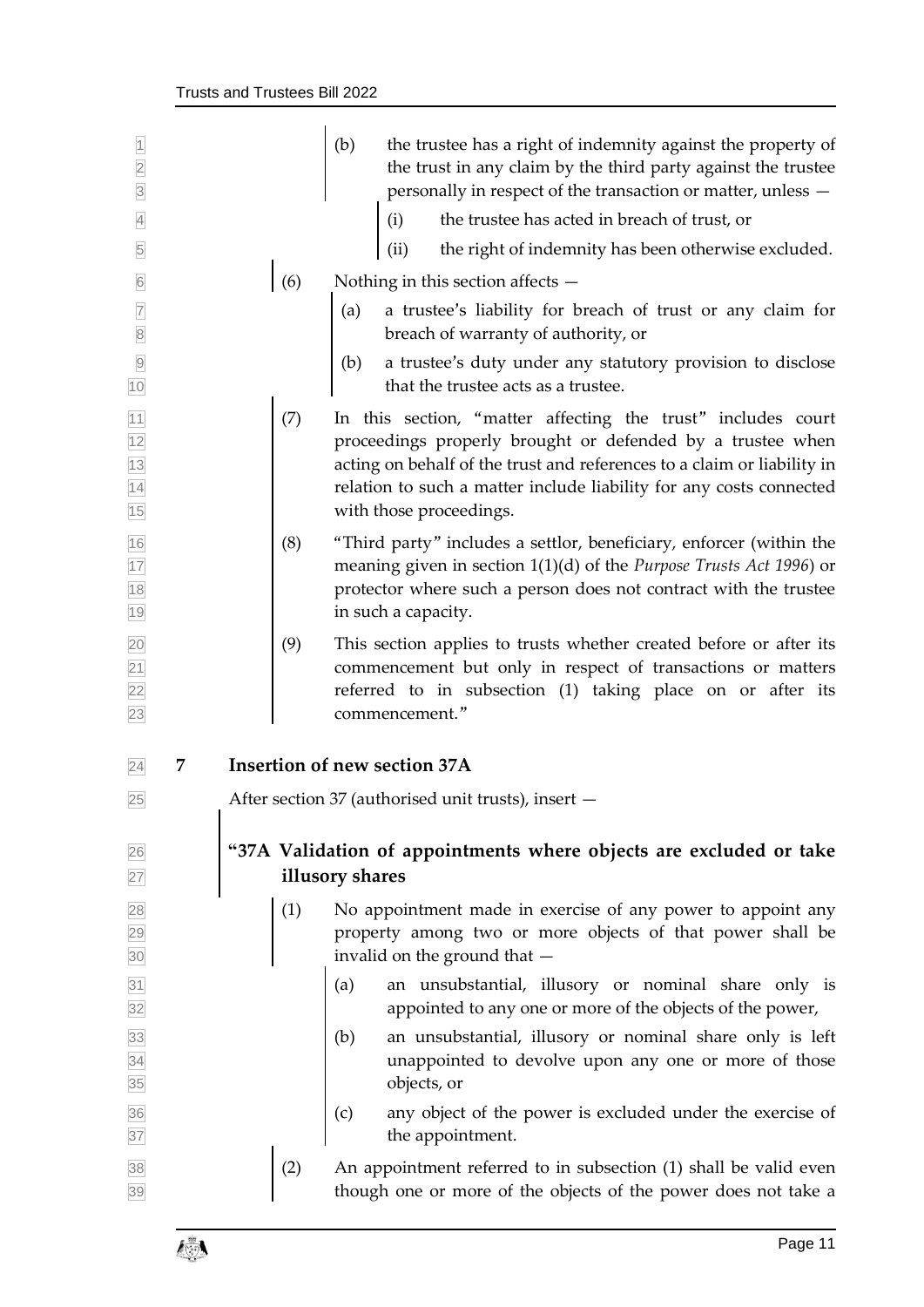<span id="page-11-1"></span><span id="page-11-0"></span> $\parallel$  share in the property under that appointment or in default of any appointment. (3) This section does not affect any provision in the instrument creating the power which declares the amount of any share from which any object of the power is not to be excluded.  $\boxed{6}$  (4) This section applies to appointments made before or on or after this section comes into operation*.*" **8 Amendment of section 39**  $\Theta$  In section 39(1) (interpretation), at the appropriate place in the order insert  $-$  "**"protector"** has the meaning given in section 6 of the *Trusts Act 1995;*"*.* **9 Amendment of Schedule 1** In Schedule 1 (application of duty of care), after paragraph 2 (acquisition of land) insert — *"Contracts* 2A. The duty of care applies to a trustee —  $\begin{bmatrix} 16 \\ 16 \end{bmatrix}$  (a) when exercising the power under section 10A to enter into **a** contract with himself in his capacity of trustee of more 18 than one trust; (b) when exercising any other power to enter into a contract with himself in his capacity of trustee of more than one **trust, however conferred;**  $\vert$  (c) when exercising any power in relation to a contract entered into under a power mentioned in sub-paragraph (a) or (b). *Third Parties* 2B. The duty of care applies to a trustee when entering into a transaction or other matter affecting the trust which involves a third party.**" PART 3 – AMENDMENT OF THE TRUSTEE ACT 1961**

### <span id="page-11-3"></span><span id="page-11-2"></span>**10 General**

The Trustee Act 1961 is amended in accordance with this Part.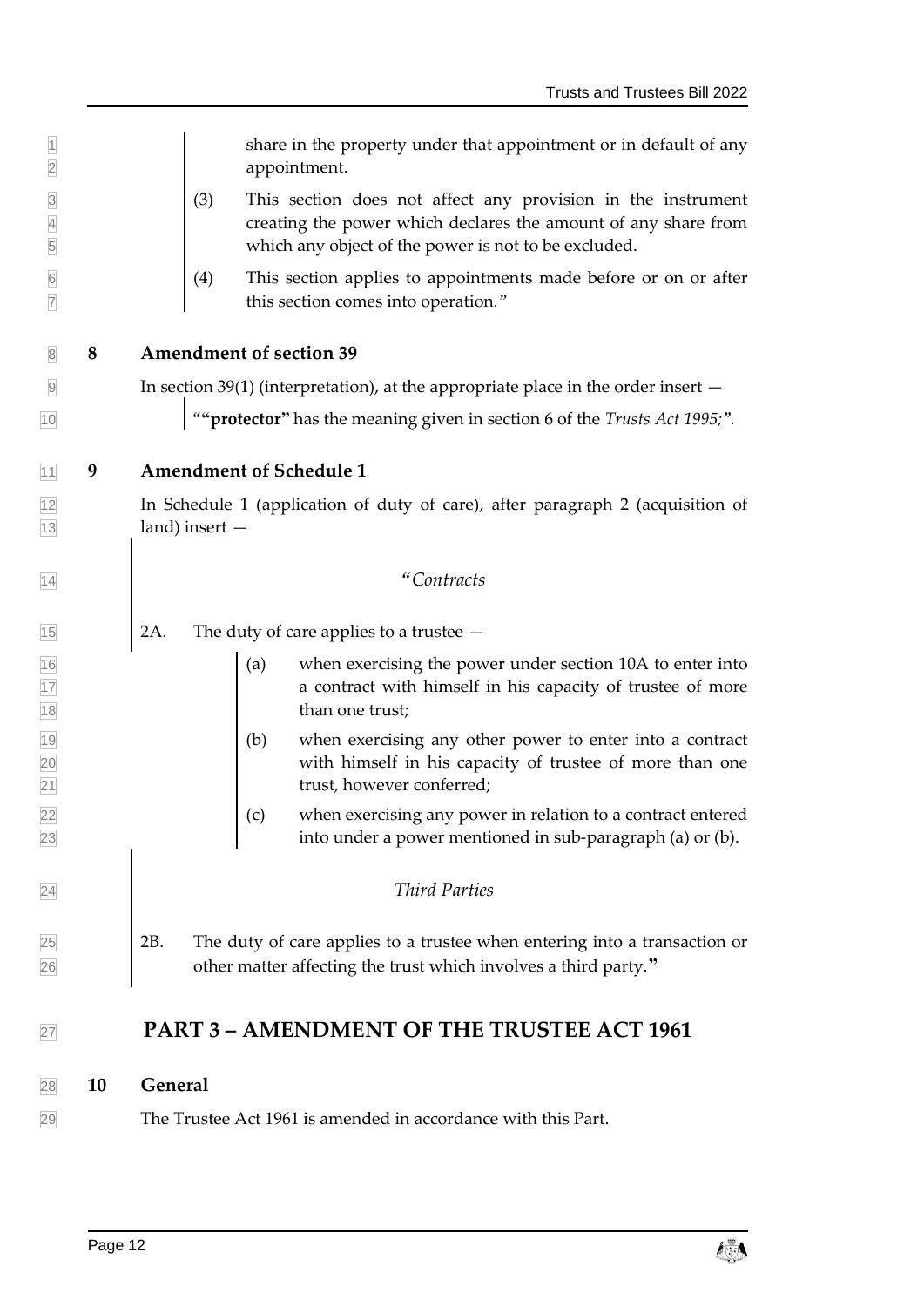<span id="page-12-1"></span><span id="page-12-0"></span>

| $\vert$ 1                                          | 11 | <b>Amendment of section 55</b>                                                                                                                                                                    |                                                                                                                                                                                                                             |  |  |
|----------------------------------------------------|----|---------------------------------------------------------------------------------------------------------------------------------------------------------------------------------------------------|-----------------------------------------------------------------------------------------------------------------------------------------------------------------------------------------------------------------------------|--|--|
| $\overline{2}$<br>$\overline{3}$<br>$\overline{4}$ |    | In section 55(1) (power of court to authorise dealings with trust property), for<br>"Where in the management or administration of" substitute "Where any<br>transaction affecting or concerning". |                                                                                                                                                                                                                             |  |  |
| 5                                                  | 12 | Insertion of new section 55A                                                                                                                                                                      |                                                                                                                                                                                                                             |  |  |
| $\boxed{6}$                                        |    | After section 55, insert -                                                                                                                                                                        |                                                                                                                                                                                                                             |  |  |
| $\overline{7}$                                     |    | "55A Power to declare exercise of a power voidable                                                                                                                                                |                                                                                                                                                                                                                             |  |  |
| $\overline{8}$<br>$\overline{9}$<br>10             |    | (1)                                                                                                                                                                                               | This section applies to the exercise of a power by a trustee over or<br>in respect of a trust or any transaction affecting or concerning<br>trust property.                                                                 |  |  |
| 11<br>12<br>13                                     |    | (2)                                                                                                                                                                                               | The court may, in the circumstances set out in subsection (3) and<br>on the application of A, declare that such a transfer or other<br>disposition is $-$                                                                   |  |  |
| 14                                                 |    |                                                                                                                                                                                                   | voidable and has such effect as the court may determine; or<br>(a)                                                                                                                                                          |  |  |
| 15                                                 |    |                                                                                                                                                                                                   | void from the time of its exercise.<br>(b)                                                                                                                                                                                  |  |  |
| 16                                                 |    | (3)                                                                                                                                                                                               | Those circumstances are where the trustee $-$                                                                                                                                                                               |  |  |
| 17<br>$\boxed{18}$<br>19<br>20                     |    |                                                                                                                                                                                                   | failed to take into account any relevant considerations and,<br>(a)<br>but for that failure, would not have exercised the power, or<br>would not have exercised the power in the way or at the<br>time it was exercised; or |  |  |
| $\boxed{21}$<br>$\overline{22}$<br>23<br>24        |    |                                                                                                                                                                                                   | (b)<br>took into account irrelevant considerations and, but for<br>doing so, would not have exercised the power, or would<br>not have exercised the power in the way or at the time it<br>was exercised.                    |  |  |
| $\frac{25}{26}$<br>$\frac{26}{27}$                 |    | (4)                                                                                                                                                                                               | It does not matter whether or not the circumstances set out in<br>subsection (3) occurred as a result of a lack of care or other<br>fault $-$                                                                               |  |  |
| 28                                                 |    |                                                                                                                                                                                                   | on the part of the trustee; or<br>(a)                                                                                                                                                                                       |  |  |
| 29<br>30                                           |    |                                                                                                                                                                                                   | (b)<br>any other person giving advice in relation to the exercise of<br>the power.                                                                                                                                          |  |  |
| 31<br>32                                           |    | (5)                                                                                                                                                                                               | Nothing in this section affects a court's power to set aside a<br>transaction on the grounds of mistake.                                                                                                                    |  |  |
| 33                                                 |    | (6)                                                                                                                                                                                               | " $A$ " means $-$                                                                                                                                                                                                           |  |  |
| 34                                                 |    |                                                                                                                                                                                                   | a trustee of the trust,<br>(a)                                                                                                                                                                                              |  |  |
| 35                                                 |    |                                                                                                                                                                                                   | a beneficiary of the trust,<br>(b)                                                                                                                                                                                          |  |  |
| 36                                                 |    |                                                                                                                                                                                                   | a protector, and<br>(c)                                                                                                                                                                                                     |  |  |
| 37                                                 |    |                                                                                                                                                                                                   | with leave of the court, any other person.<br>(d)                                                                                                                                                                           |  |  |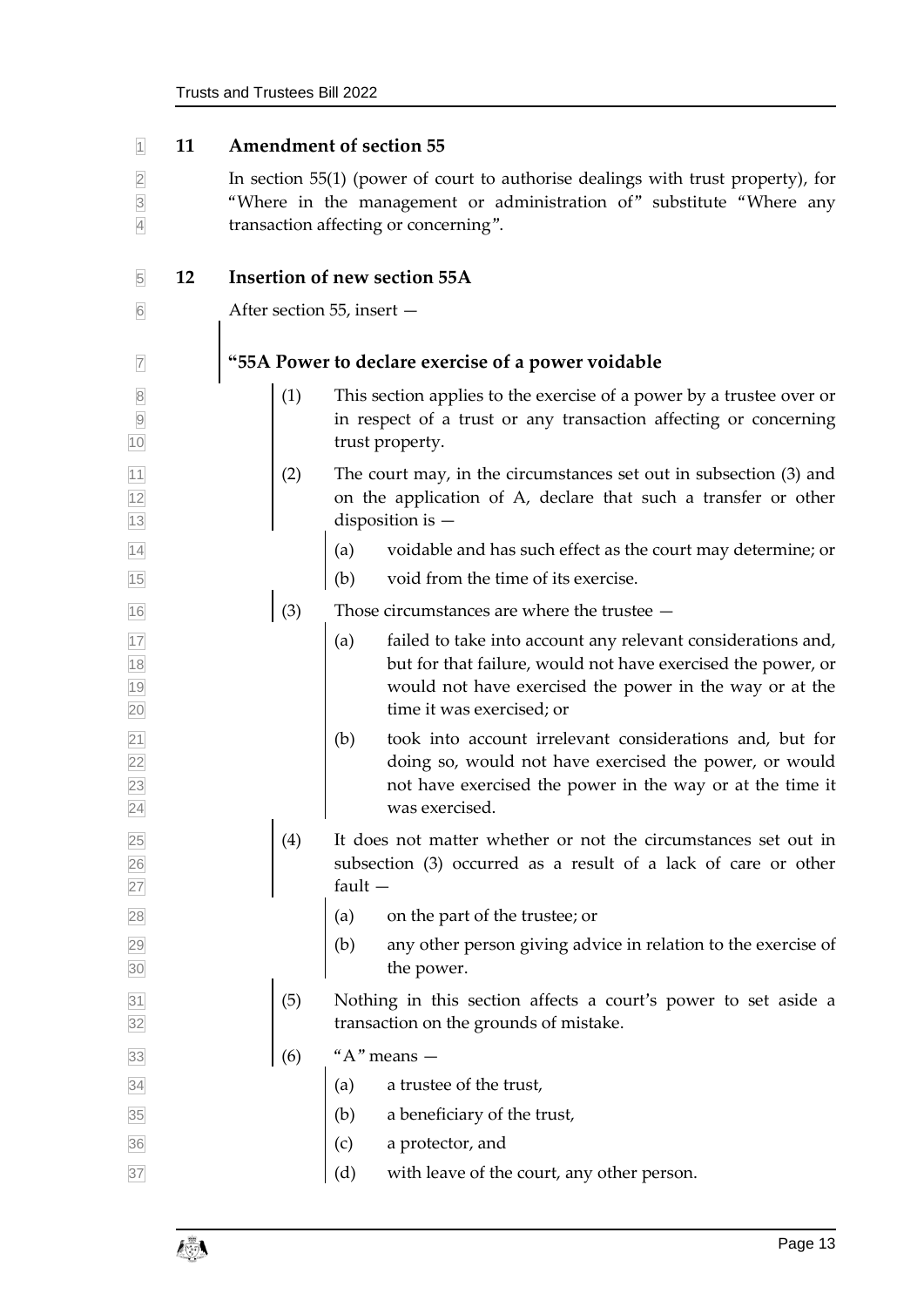(7) This section applies to the transfer or other disposition of property 2 to a trust, any transaction affecting or concerning trust property, or the exercise of any power over or in relation to a trust or trust property that occurs before or after the commencement of this section."

#### <span id="page-13-0"></span>**13 Amendment of section 61**

 In section 61 (trustee, executor, etc, may apply by petition, etc, to judge of Civil Division of High Court for opinion, advice, etc, in management, etc, of trust property ) for ", advice, or direction" (3 times) substitute "or advice".

## <span id="page-13-2"></span><span id="page-13-1"></span>**PART 4 – OTHER AMENDMENTS**

**14 Amendment of the Limitation Act 1984**

- (1) The Limitation Act 1984 is amended as follows.
- $\boxed{13}$  (2) In section 18(1) (land held on trust), omit "and (2)".
- (3) For section 21 (time limit for actions in respect of trust property) substitute —

#### **"21 Time limit for actions in respect of trust property**

- $\begin{array}{|c|c|c|c|c|c|} \hline \end{array}$  (1) No period of limitation prescribed by this Act shall apply to an **18 action brought against a trustee**
- $\begin{vmatrix} 19 \\ 19 \end{vmatrix}$  (a) in respect of any fraud to which the trustee was a party or privy; or
- (b) to recover from the trustee trust property —
- (i) in his possession;
- (ii) under his control; or
- (iii) previously received by him and converted to his use.
- $\boxed{26}$  (2) Where subsection (1) does not apply, an action by a beneficiary to recover trust property or in respect of any breach of trust, shall not be brought after the expiry of 3 years from whichever is the earlier of—
- $\begin{cases} (a) \text{ the date of delivery of the final accounts to the benefitiary;} \end{cases}$ or
- $\begin{cases} 32 \\ 9 \end{cases}$  (b) the date on which the beneficiary first has knowledge of 33 the breach of trust.
- $\boxed{34}$  (3) Where, at the time of the breach, the beneficiary referred to in subsection (2) is a minor or is under any other legal disability the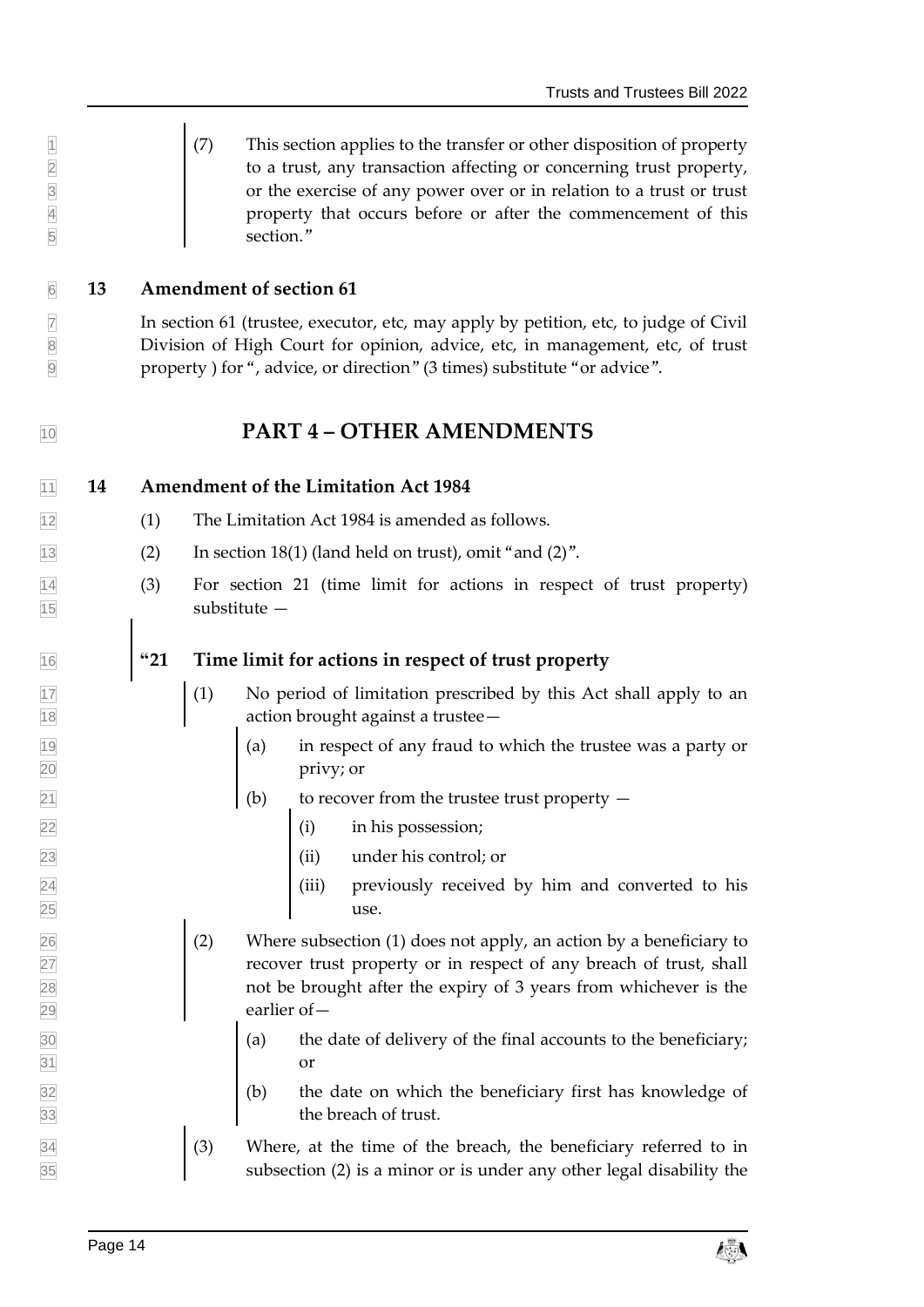<span id="page-14-0"></span>

| $\overline{1}$<br>$\overline{2}$                                  |    |                |                                                                                                        |     | period referred to in that subsection shall not begin to run before<br>the first of the following occur $-$                                                                                                                                      |
|-------------------------------------------------------------------|----|----------------|--------------------------------------------------------------------------------------------------------|-----|--------------------------------------------------------------------------------------------------------------------------------------------------------------------------------------------------------------------------------------------------|
| $\overline{3}$<br>$\overline{4}$                                  |    |                |                                                                                                        | (a) | the beneficiary ceases to be a minor or under that other<br>legal disability (as the case may be);                                                                                                                                               |
| $\frac{5}{6}$                                                     |    |                |                                                                                                        | (b) | the beneficiary's guardian first has knowledge of the<br>breach;                                                                                                                                                                                 |
| $\overline{7}$                                                    |    |                |                                                                                                        | (b) | the beneficiary dies.                                                                                                                                                                                                                            |
| $\begin{array}{c}\n8 \\ 9\n\end{array}$<br>10                     |    |                | (4)                                                                                                    |     | Where subsection (1) does not apply, an action by an enforcer<br>against a trustee in respect of a breach of trust shall not be<br>brought after the expiry of 3 years from the earlier of-                                                      |
| 11                                                                |    |                |                                                                                                        | (a) | the date of delivery of the final accounts to the enforcer; or                                                                                                                                                                                   |
| 12<br>$13$                                                        |    |                |                                                                                                        | (b) | the date on which the enforcer first has knowledge of the<br>breach of trust.                                                                                                                                                                    |
| 14<br>15<br>16<br>17                                              |    |                | (5)                                                                                                    |     | Where subsection (1) does not apply, an action by a trustee<br>against a former trustee in respect of a breach of trust shall not be<br>brought after the expiry of 3 years from the date on which the<br>former trustee ceased to be a trustee. |
| 18<br>19<br>20<br>21                                              |    |                | (6)                                                                                                    |     | Where subsection (1) does not apply, an action in respect of a<br>breach of trust shall not be brought against a trustee by any<br>person after the expiry of the period of 21 years following the<br>occurrence of the breach.                  |
| 22                                                                |    |                | (7)                                                                                                    |     | "Enforcer" means a person-                                                                                                                                                                                                                       |
| 23<br>$\overline{24}$                                             |    |                |                                                                                                        | (a) | who is appointed in the trust instrument to enforce the<br>trust; and                                                                                                                                                                            |
| 25                                                                |    |                |                                                                                                        | (b) | who is independent of the trustees."                                                                                                                                                                                                             |
| 26<br>27                                                          |    | (4)            | In section 22 (time limit for actions claiming personal estate of deceased<br>person), omit "and (2)". |     |                                                                                                                                                                                                                                                  |
| 28                                                                | 15 |                | <b>Amendment of the Apportionment Act 1982</b>                                                         |     |                                                                                                                                                                                                                                                  |
| 29                                                                |    | (1)            |                                                                                                        |     | The Apportionment Act 1982 is amended as follows.                                                                                                                                                                                                |
| 30                                                                |    | (2)            | After section 2 (recovery of apportioned income), insert -                                             |     |                                                                                                                                                                                                                                                  |
| 31                                                                |    | "2A New trusts |                                                                                                        |     |                                                                                                                                                                                                                                                  |
| 32                                                                |    |                | (1)                                                                                                    |     | A "new trust" is $-$                                                                                                                                                                                                                             |
|                                                                   |    |                |                                                                                                        | (a) | a trust created or arising on or after the day on which this<br>section comes into operation; and                                                                                                                                                |
| $\begin{array}{r} 33 \\ 34 \\ \hline 35 \\ \hline 36 \end{array}$ |    |                |                                                                                                        | (b) | includes a trust created or arising on or after that day<br>under a power conferred before that day.                                                                                                                                             |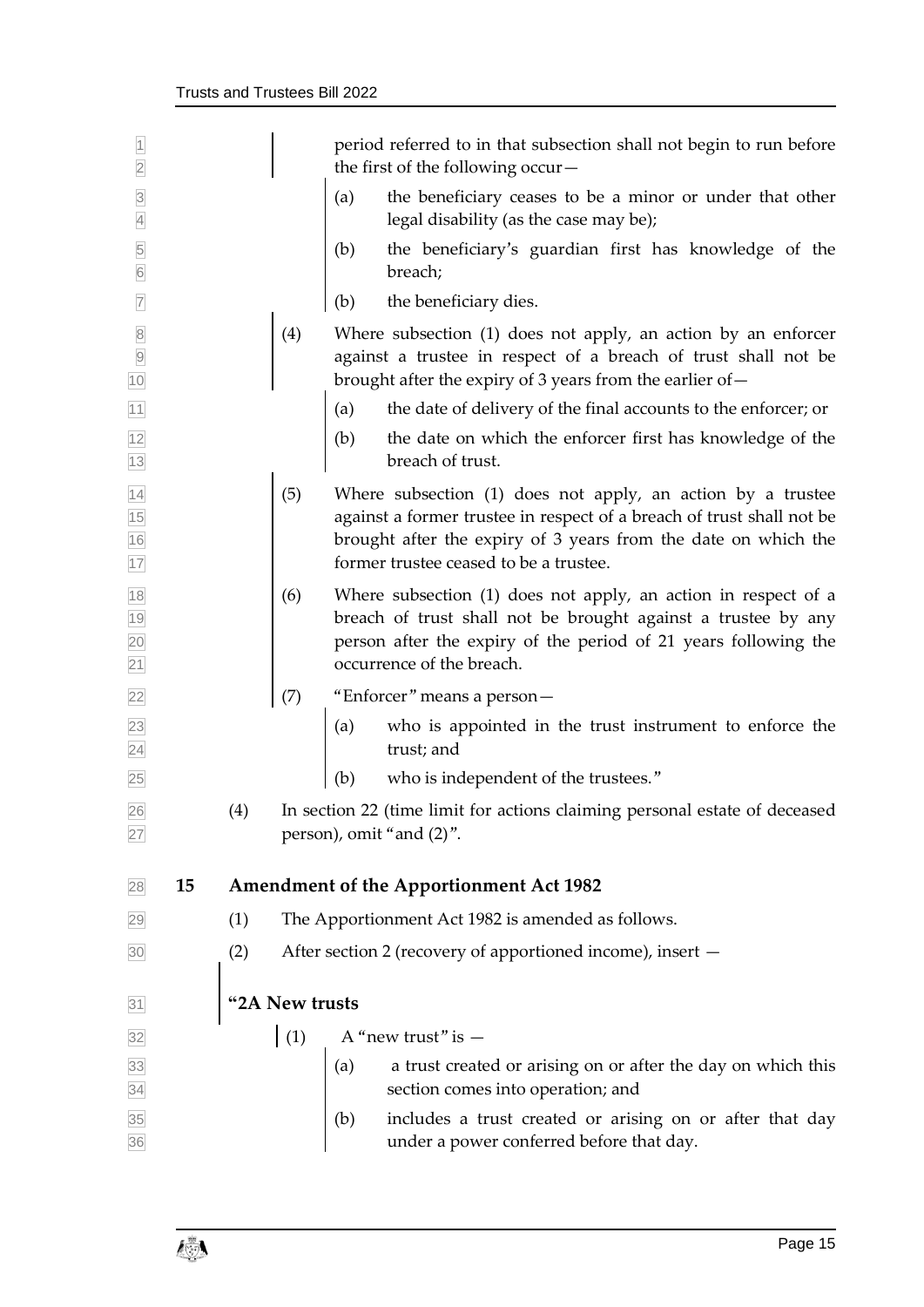- $\vert$  (2) Any entitlement to income under a new trust is to income as it arises (and accordingly section 1 of this Act does not apply in relation to such a trust).
- $\frac{4}{3}$  (3) The following do not apply in relation to a new trust  $-$
- 5 (a) the rule commonly known as the rule in *Howe v Earl of Dartmouth 1802* (the first part of which requires certain residuary personal estate to be sold and the second part of *Dartmouth 1802* (the first part of which requires certain residuary personal estate to be sold and the second part of 8 8 which withholds from a life tenant income arising from certain investments and compensates the life tenant with payments of interest);
- (b) the rule commonly known as the rule in *Re Earl of Chesterfield's Trusts 1883* (which requires the proceeds of the conversion of certain investments to be apportioned **between capital and income);**
- (c) the rule commonly known as the rule in *Allhusen v Whittell 1867* (which requires a contribution to be made from income for the purpose of paying a deceased person's debts, legacies and annuities).
- (4) Trustees have the power to sell any property which, but for the first part of the rule in *Howe v Earl of Dartmouth 1802*, they would **have been under a duty to sell.**
- $\boxed{22}$  (5) Subsections (2) to (4) are subject to any contrary intention in  $-$
- (a) any trust instrument of the trust; and
- $\begin{bmatrix} 24 \\ 4 \end{bmatrix}$  (b) any power under which the trust is created or arises."